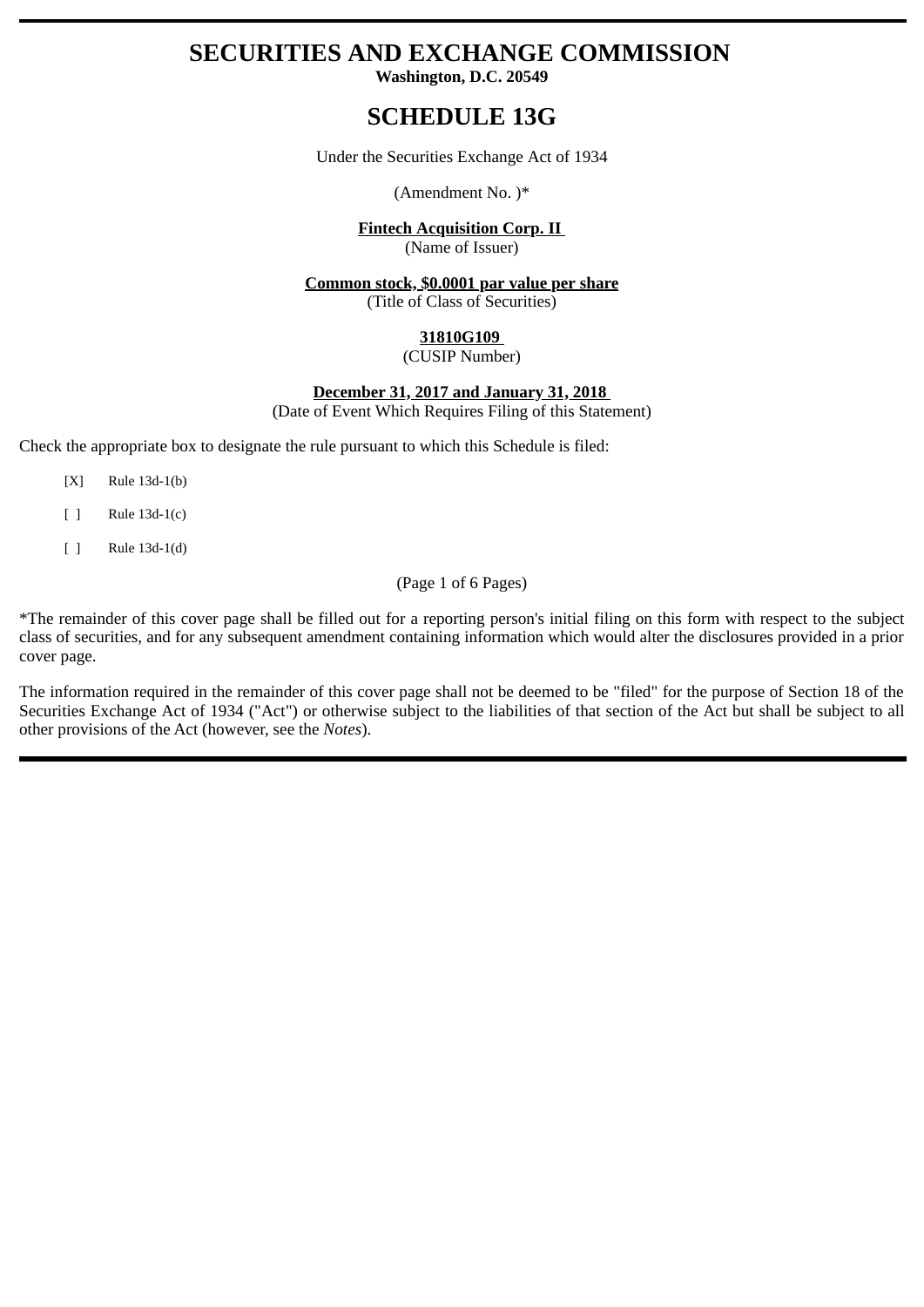**CUSIP No.** 31810G109 **13G Page 2 of 6 Pages**

| $\overline{1}$                                        | <b>Names of Reporting Persons</b>                                                       |
|-------------------------------------------------------|-----------------------------------------------------------------------------------------|
|                                                       | Polar Asset Management Partners Inc.                                                    |
| $\overline{\mathbf{2}}$<br>$(a)$ $[$ $]$<br>$(b)$ [ ] | Check the appropriate box if a member of a Group (see instructions)                     |
| 3<br>Sec Use Only                                     |                                                                                         |
| 4                                                     | Citizenship or Place of Organization                                                    |
| Canada                                                |                                                                                         |
|                                                       | <b>Sole Voting Power</b><br>5                                                           |
| Number of                                             | 2,685,000*                                                                              |
| <b>Shares</b>                                         | <b>Shared Voting Power</b><br>6                                                         |
| Beneficially<br>Owned by                              |                                                                                         |
| Each<br>Reporting                                     | 7<br><b>Sole Dispositive Power</b>                                                      |
| Person                                                | 2,685,000*                                                                              |
| With:                                                 | <b>Shared Dispositive Power</b><br>8                                                    |
|                                                       |                                                                                         |
| 9                                                     | Aggregate Amount Beneficially Owned by Each Reporting Person                            |
| 2,685,000*                                            |                                                                                         |
| 10                                                    | Check box if the aggregate amount in row (9) excludes certain shares (See Instructions) |
|                                                       |                                                                                         |
| 11                                                    | Percent of class represented by amount in row (9)                                       |
| 11.24%*                                               |                                                                                         |
| 12                                                    | Type of Reporting Person (See Instructions)                                             |
| IA                                                    |                                                                                         |

**\*** The information set forth on this cover page reflects information as of January 31, 2018. As of December 31, 2017, the Reporting Person may have been deemed to beneficially own 2,185,000 common shares, representing 9.15% of the outstanding common shares of as of such time.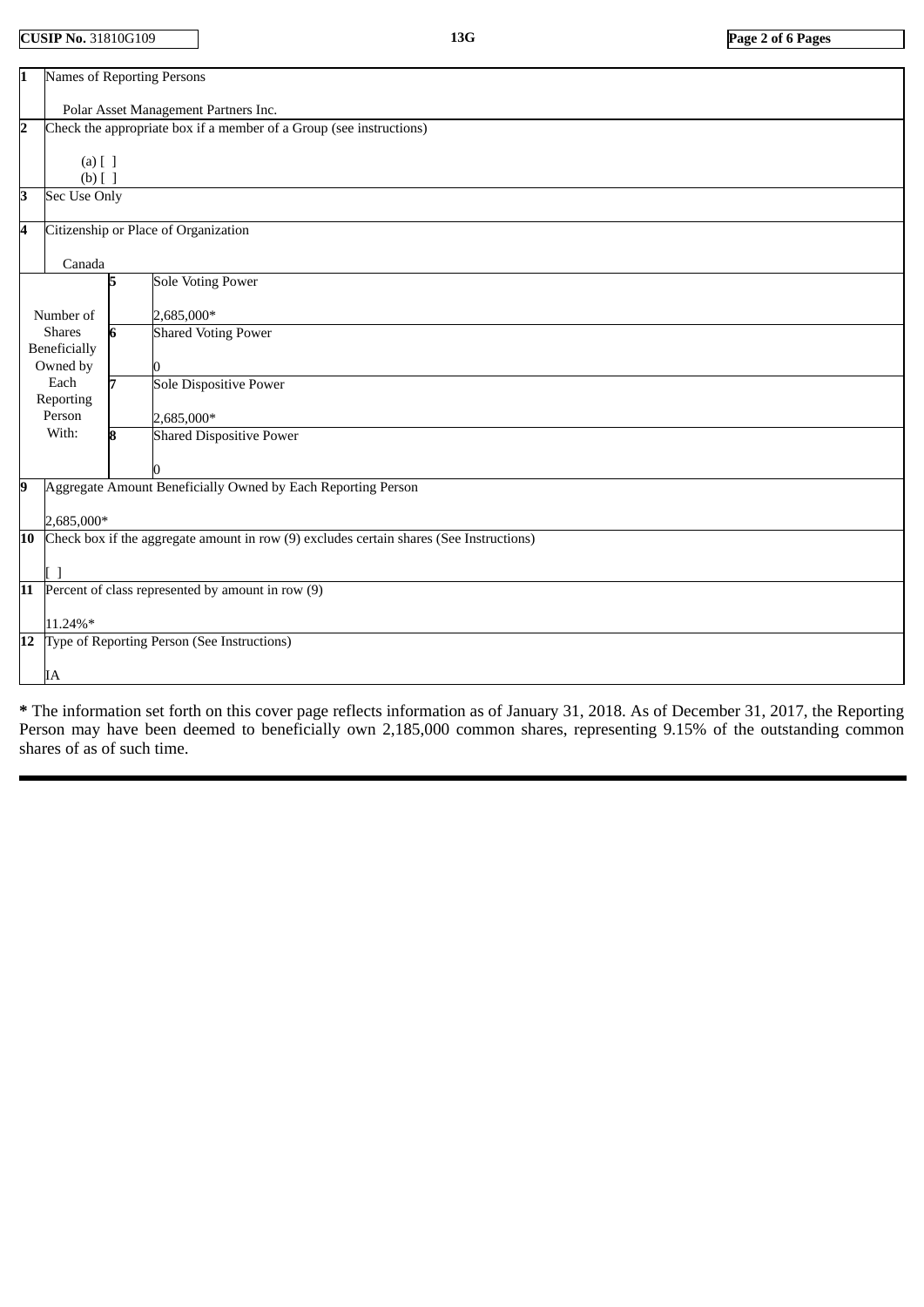## **Item 1.**

#### **(a) Name of Issuer:**

The name of the issuer is Fintech Acquisition Corp. II (the "Company").

#### **(b) Address of Issuer's Principal Executive Offices:**

The Company's principal executive offices are located at 2929 Arch Street, Suite 1703, Philadelphia, PA 19104.

### **Item 2.**

#### **(a) Name of Person Filing:**

This statement is filed by Polar Asset Management Partners Inc., a company incorporated under the laws on Ontario, Canada, which serves as the investment manager to Polar Multi Strategy Master Fund, a Cayman Islands exempted company ("PMSME") and certain managed accounts (together with PMSMF, the "Polar Vehicles"), with respect to the Shares (as defined below) directly held by the Polar Vehicles.

The filing of this statement should not be construed as an admission that the Reporting Person is, for the purposes of Section 13 of the Act, the beneficial owner of the Shares reported herein.

#### **(b) Address of Principal Business Office or, if None, Residence:**

The address of the business office of the Reporting Person is 401 Bay Street, Suite 1900, PO Box 19, Toronto, Ontario M5H 2Y4, Canada.

#### **(c) Citizenship:**

The citizenship of the Reporting Person is Canada.

#### **(d) Title and Class of Securities:**

Common stock, \$0.0001 par value per share (the "Shares")

#### **(e) CUSIP No.:**

31810G109

#### Item 3. If this statement is filed pursuant to §§ 240.13d-1(b) or 240.13d-2(b) or (c), check whether the person filing is a:

- (a) [ ] Broker or dealer registered under Section 15 of the Act;
- (b)  $\lceil \cdot \rceil$  Bank as defined in Section 3(a)(6) of the Act;
- (c)  $\left[ \begin{array}{cc} \end{array} \right]$  Insurance company as defined in Section 3(a)(19) of the Act;
- (d) [ ] Investment company registered under Section 8 of the Investment Company Act of 1940;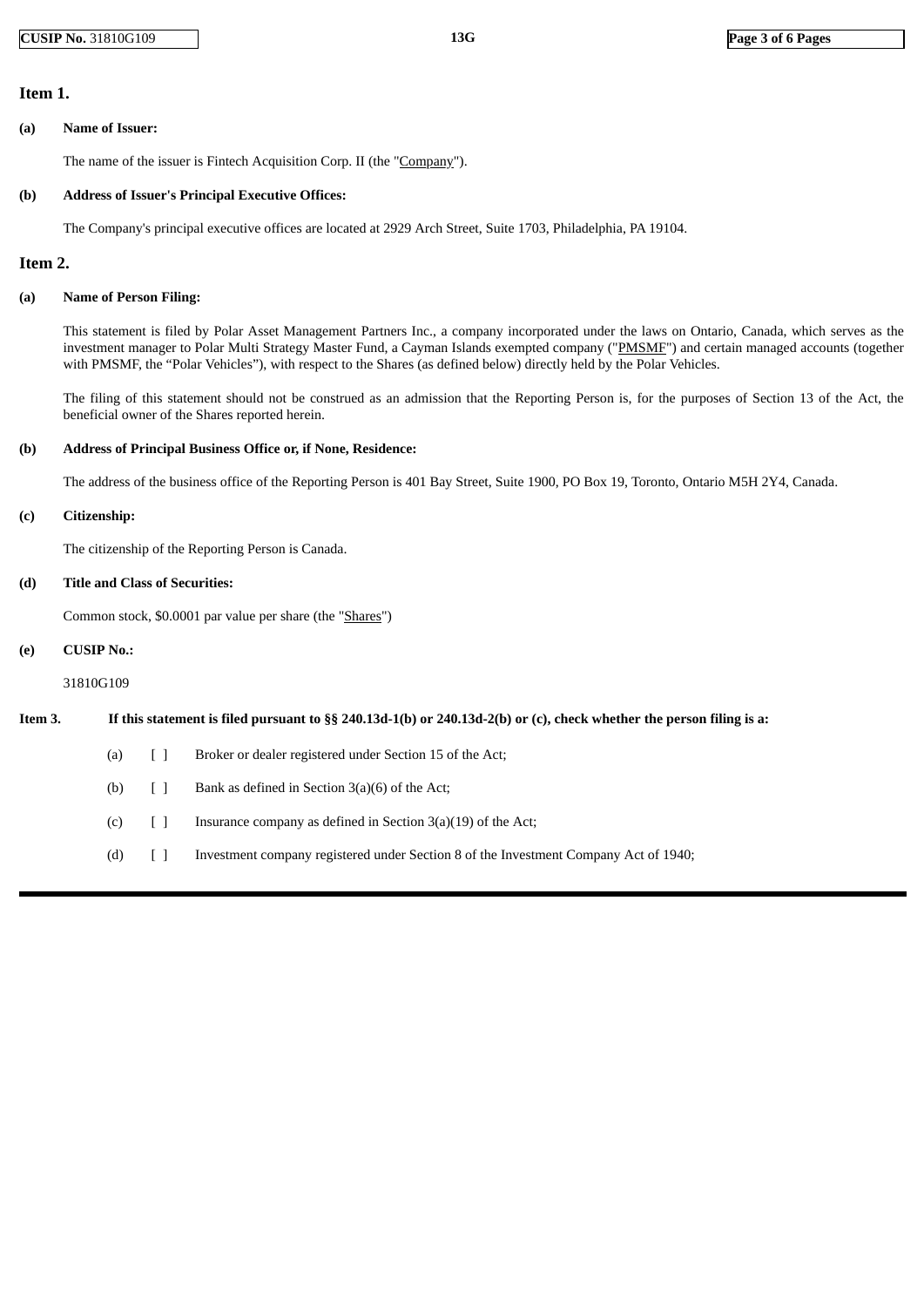- (e)  $[ ]$  An investment adviser in accordance with Rule 13d-1(b)(1)(ii)(E);
- (f)  $\qquad$  [ ] An employee benefit plan or endowment fund in accordance with Rule 13d-1(b)(1)(ii)(F);
- (g)  $[$  A parent holding company or control person in accordance with Rule 13d-1(b)(1)(ii)(G);
- (h) [ ] A savings associations as defined in Section 3(b) of the Federal Deposit Insurance Act (12 U.S.C. 1813);
- (i)  $\begin{bmatrix} 1 \end{bmatrix}$  A church plan that is excluded from the definition of an investment company under section 3(c)(14) of the Investment Company Act of 1940;
- (j)  $[X]$  A non-U.S. institution in accordance with Rule 240.13d-1(b)(1)(ii)(J);
- (k)  $[ ]$  Group, in accordance with Rule 240.13d-1(b)(1)(ii)(K).

If filing as a non-U.S. institution in accordance with Rule 240.13d  $-1(b)(1)(ii)(J)$ , please specify the type of institution:

The Reporting Person is an investment fund, portfolio manager and exempt market dealer registered with the Ontario Securities Commission.

### **Item 4. Ownership**

The percentages used herein are calculated based upon 23,893,333 Shares reported to be outstanding as of November 13, 2017 as reported in the Company's Quarterly Report on Form 10-Q for the quarterly period ended September 30, 2017 filed with the Securities Exchange Commission on November 14, 2017.

The information required by Items 4(a) - (c) is set forth in Rows 5 - 11 of the cover page for the Reporting Person and is incorporated herein by reference.

#### **Item 5. Ownership of Five Percent or Less of a Class.**

Not applicable.

#### **Item 6. Ownership of more than Five Percent on Behalf of Another Person.**

See Item 2. Polar Vehicles have the right to receive or the power to direct the receipt of dividends or the proceeds from the sale of more than 5% of the Shares.

Item 7. Identification and classification of the subsidiary which acquired the security being reported on by the parent holding company or **control person.**

Not applicable.

**Item 8. Identification and classification of members of the group.**

Not applicable.